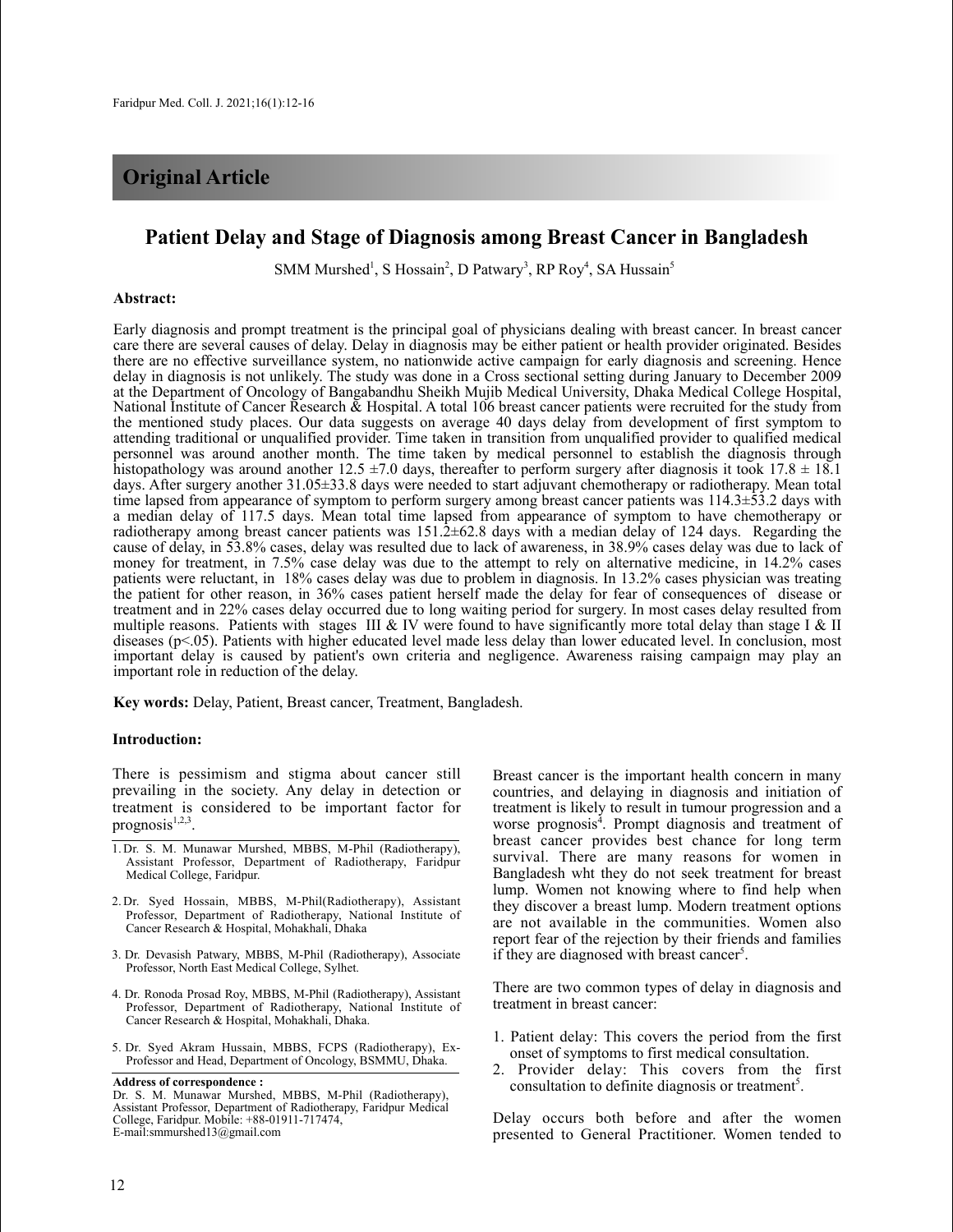delay because they assumed that their symptoms were not serious or were something other than cancer. Delay related to diagnosis was mostly due to diagnostic and administrative problems. Particularly difficulty worsens where doctors expected benign disease, where symptoms were not typical and where women had a previous history of benign breast disease<sup>6</sup>. Early detection and treatment is the key to survival in breast cancer. According to American Cancer Society (ACS), when detected at a localized stage 5-year survival rate is as high as 98%, and for regional disease the rate is 86%. If the cancer spreads to distant organs, 5-year survival drop to  $26\%$ <sup>7</sup>. The most important reasons for the lower survival rate in breast cancer in developing countries as compared with those of the developing countries is that they usually seek treatment at a more advanced stage of the disease<sup>8</sup>. Delay of more than three months is associated with lower survival<sup>3</sup>.

Time elapses (delay) between onset of symptoms and initial treatment for breast cancer results in presentation at a more advanced stage, with poorer survival<sup>8</sup>.

#### **Materials and Methods:**

The study was conducted in the department of Oncology Bangabandhu Sheikh Mujib Medical University, Department of Radiotherapy, Dhaka Medical College, National Institute of Cancer Research and Hospital, Mohakhali with patient histologically diagnosed of Breast Cancer. One hundred and six patients were included in the study after their written informed consent. Fifty eight percent (58%) of them were new cases aged between 18 to 70 years. It was a cross sectional study from January to December 2009. Adenocarcinoma of breast cancer without brain metastasis, patients with Karnofsky Performance Status more than 70 were included. Patients with recurrent breast cancer, non epithelial cancer, patients not willing to participate and patients over  $70$  years of age were excluded from the study. The data were analyzed by using SPSS 16.

#### **Results:**

Most of the patients were in between 35 to 55 years of age (mean 40.6+5.9 years) and were house wives. Ninety percent (90%) of them were married. Among them 88% were Muslim.

**Table I:** Distribution of the respondents by Sociodemography.

| Age                | <b>Frequency</b> | Percent |
|--------------------|------------------|---------|
| Less than 35 years | 19               | 17.9    |
| 35 to 45 years     | 74               | 69.8    |
| More than 45 years | 13               | 12.3    |
| Mean: 40.6+5.9     |                  |         |
| Religion           |                  |         |
| Islam              | 94               | 88.7    |
| Hinduism           | 08               | 07.5    |
| Christianity       | 04               | 03.8    |
| Occupation         |                  |         |
| Service            | 08               | 07.5    |
| Housewife          | 98               | 92.5    |
| Total              | 106              | 100.0   |

Among the respondents 69.8% were aged in between 35-45 years, 92.5% of them were house wives (Table I).

**Table II:** Delay up to surgery and until receiving adjuvant chemotherapy or radiotherapy in different educational status in days.

|                              | <b>Education</b>                        | n  | Mean        | -SD | р    |
|------------------------------|-----------------------------------------|----|-------------|-----|------|
|                              |                                         |    |             |     |      |
| Delay up to<br>surgery       | Secondary and above                     | 88 | 113.28 49.4 |     | 0.68 |
|                              | Lowest through<br>Primary               | 18 | 119.00 70.5 |     |      |
| Delay up to<br>chemotherapy/ | Secondary and above                     | 88 | 150.67 61.3 |     |      |
|                              | radio therapy Lowest through<br>Primary | 18 | 153.50 71.7 |     | 0.87 |

Among the patients 46(43.4%) went to village doctors,  $12(11.3\%)$  visited to Kobiraj,  $10(9.4\%)$  went to homeopath, 30(28.3%) went to general practitioner and rest 8(4.6%) went to other care providers for seeking first health care for breast lump (Fig.1).



**Figure 1:** Distribution of the respondents by 1st health care provider

Table III shows the distribution of delay at different stages of health care seeking. Average delay occurred from development of first symptom to attending traditional or unqualified provider was  $38.06 \pm 25.7$ days and median time lapsed was 35 days. The transition from unqualified provider to qualified medical personnel was 31.9±35.04 days. The time taken by medical personnel to establish the diagnosis through histopathology was  $12.5 \pm 7.0$  days thereafter to perform surgery after diagnosis it took  $17.8 \pm 18.2$ days. After surgery another 31.05±33.9 days were needed to start adjuvant chemotherapy or radiotherapy.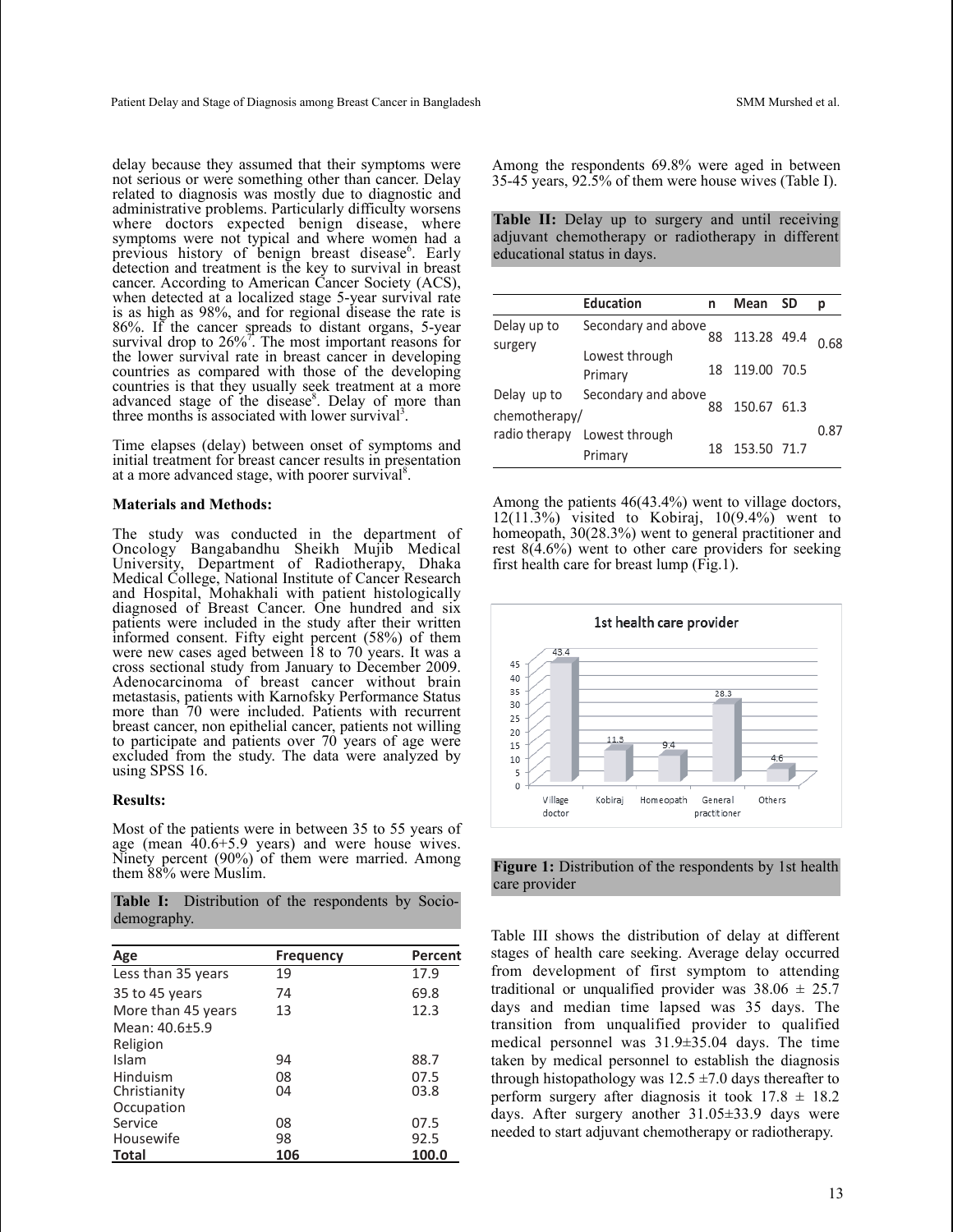|                        |  |  | Table III: Time elapsed at different steps of health |  |  |
|------------------------|--|--|------------------------------------------------------|--|--|
| care seeking (in days) |  |  |                                                      |  |  |

| Time elapsed from first<br>symptom to attending<br>medical care          | Mean SD     |             | <b>Median Min Max</b> |    |     |
|--------------------------------------------------------------------------|-------------|-------------|-----------------------|----|-----|
| From first symptom to<br>traditional or ungualified 38.1<br>provider     |             | ±25.7       | 35                    | 11 | 90  |
| Unqualified provider to<br>medical personnel<br><b>Attending Medical</b> | 31.9        | $±35.05$ 25 |                       | 7  | 180 |
| personnel up to histo<br>pathological diagnosis                          | 12.5        | $+7.0$      | 19                    | 5  | 30  |
| From final diagnosis up<br>to surgery                                    | 17.8        | ±18.2       | 14                    | 3  | 130 |
| From surgery up to<br>adjuvant chemotherapy<br>radiotherapy              | 31.05 ±33.9 |             | 21                    | 15 | 180 |

Among the respondents 44.7% were detected by breast related sign and symptoms, 29.3% had incidental findings and 19.3% noticed their problem by self breast examination (Fig. 2).





**Table IV:** Total delay up to surgery and until receiving adjuvant chemotherapy or radiotherapy (in days)

| Time elapsed from up<br>to attending medical care                                              | Mean SD           |                   | Median Min Max |    |     |
|------------------------------------------------------------------------------------------------|-------------------|-------------------|----------------|----|-----|
| Total time from<br>appearance of<br>symptom to surgery                                         | 114.3 ±53.3 117.5 |                   |                | 31 | 254 |
| Total time from<br>appearance of<br>symptom to start<br>adjuvant chemotherapy/<br>radiotherapy |                   | 151.2 ±62.8 124.0 |                | 51 | 310 |

Of them 53.8% had lack of awareness, 38.9% had delay due to lack of money, 21.7% had to long wait for surgery and 14.2% patient were reluctant (Fig. 3).



**Figure 3:** Distribution of the respondents by reasons for delay.

**Table V:** Comparison of total delay in different stages of breast cancer in days.

|                                                       |      | Stage I+<br><b>Stage II</b> | Stage III+<br><b>Stage IV</b> | t | p value    |
|-------------------------------------------------------|------|-----------------------------|-------------------------------|---|------------|
| Time elapsed from Mean<br>first symptom to<br>surgery |      | 87.89                       | 115.06                        |   |            |
|                                                       | SD   | 48.21                       | 45.05                         |   | 3.12 0.038 |
| Time from first                                       | Mean | 119.63                      | 162.62                        |   |            |
| symptom to                                            | SD   | 58.33                       | 84.77                         |   | 2.56 0.013 |
| Chemotherapy                                          |      |                             |                               |   |            |
| or radiotherapy                                       |      |                             |                               |   |            |

#### **Discussion:**

Delay in treatment however, is generally related to the health system, especially in developing countries, where prevails limited availability of specific cancer centers. In Bangladesh only thirteen medical colleges and two private institutes have Radiotherapy Department. Liner accelerator is present in only three public (Dhaka Medical College Hospital, National Institute of Cancer research and Hospital and Bogura Medical College Hospital) and two private institutes. There is little private cancer hospital in the country. These are the only facilities for 150 million populations, hence long sequelae and fierce competetion in accessing such care is a common phenomenon. Absence of effective health insurance and lower socioeconomic status of patients, long delays for surgery and adjuvant therapy are not rare<sup>9</sup>.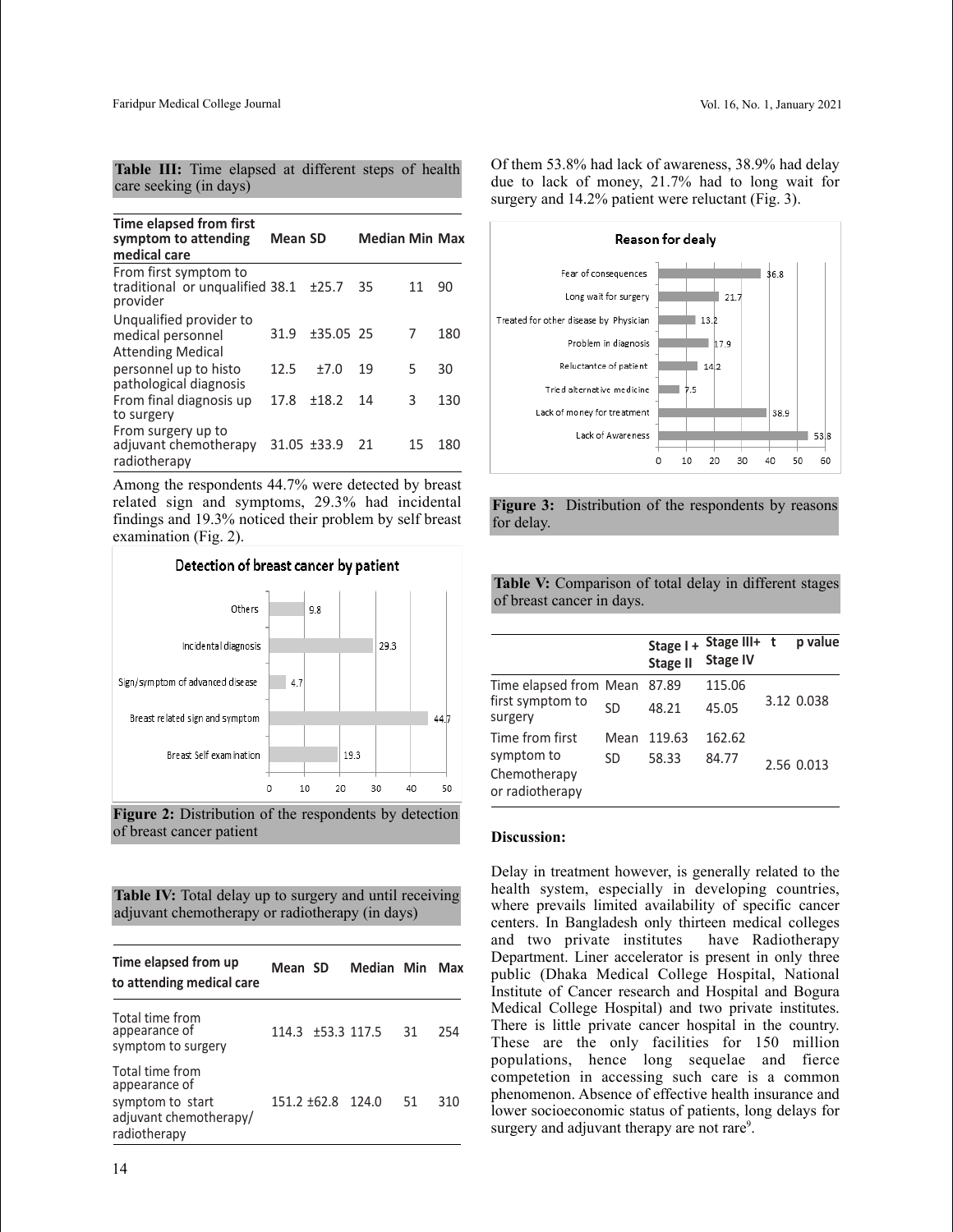In the developed country age of incidence in breast cancer is after 50 years 10 . But in our study majority of the breast cancer patients were in between 35 to 45 years of age (mean age 40.6±59).

After the diagnosis is established, one may speculate that the length of the interval from the biopsy to the surgery and from surgery to adjuvant chemotherapy may influence survival. Since radiotherapy is generally applied after chemotherapy, an initial delay may also cause a further delay in radiotherapy, which may again compromise local control and even probably survival<sup>11</sup>.

Health seeking is a rare event in poor country like Bangladesh, particularly women are even more deprived, and hence it is rather not surprising that disease of women will suffer some degree of delay. However if an active screening system is available, most people would have been detected earlier which definitely have impact on delay and survival eventually.

Another important determinant is the popularity of village doctors. In our data around 43.4% went to village doctors, 11.3% visited to Kobiraj, and 9.4% went to homeopath. This group is mostly with no recognized expertise training, hence their subnormal clinical capacity misses diagnosis like cancer and they treat the patients until the patients develop a situation that require obvious higher level of treatment. The retention of patient by unqualified provider significantly increases the delay<sup>12</sup>. Self-examination could be a significant issue of early diagnosis advocacy in our study. Subjects only 19.3% noticed the breast abnormality while doing self-examination, 44.7% noticed breast abnormality as a result of breast related sign and symptoms, 4.7% had sign and symptoms of advanced disease and 29% were diagnosed incidentally.

In the current study delay was assessed in five stages. Average delay occurred from development of first symptom to attending traditional or unqualified provider was  $38.1 \pm 25.7$  days. The transition from unqualified provider to qualified medical personnel was 31.9±35.05 days. The time taken by medical personnel to establish the diagnosis through histopathology was 12.5  $\pm$ 7.0 days thereafter to perform surgery after diagnosis it took  $17.8 \pm 18.13$  days. After surgery another 31.05±33.84 days were needed to start adjuvant chemotherapy or radiotherapy. Physicians try different options of treatment, sometimes patient change doctors due to dissatisfaction, all these contribute to delay.

Mean total time lapsed from appearance of symptom to perform surgery among breast cancer patients was  $114.25 \pm 53.24$  days with a median delay of 117.5 days. Mean total time lapsed from appearance of symptom to have chemotherapy or radiotherapy among breast cancer patients was  $151.15 \pm 62.82$  days with a median delay of 124 days. Raysonet al <sup>13</sup> found that 91 days time elapsed from detection of the disease to start first adjuvant therapy. Our median delay (124 days) to start adjuvant therapy is more than those findings because of lack of money for treatment and fear to take adjuvant therapy.

Facione et al<sup>5</sup> showed lower income, lower educational level, experienced prejudice in care delivery, lack of access to health care, fatalism about breast cancer, poor health care utilization habits, self-care behavior, spouse/partner and employer perceived constraints, lack of knowledge of breast cancer's presenting symptoms were associated with delay. Our study also made an attempt to explore the possible reason for the delay in general. The reasons were lack of awareness, lack of money for treatment, fear of consequences and lack of access of health care facility that is comparable to that study.

In a study from Turkey<sup>14</sup> median delay was 7.5 days to surgery, but this study revealed about 14 days of median delay for surgery. Time elapsed after biopsy to surgery more in this study due to delay in admission in hospital and then long waiting period for surgery.

In a study from Japan, a significant difference of disease free survival was observed between the groups of patients operated within 7 days after biopsy and longer than 8 days (delay group) favoring prompt surgery as soon as possible. Authors concluded that the acceptable delay between biopsy and mastectomy was only 7 days and longer delays were harmful<sup>9</sup>. On the contrary; a study from Denmark looking into the impact of patient and doctor delay found that prognosis was inferior in presence of patient delay but superior in doctor delay<sup>14</sup>.

### **Conclusion:**

The average delay in seeking treatment to have surgery after diagnosis is around 4 months and to have chemotherapy is 5 months, most delay occurs during the time from development of first symptom to attending traditional health care provider. The time taken by medical personnel to establish the diagnosis through histopathology was around another 10 - 15 days thereafter to perform surgery after diagnosis it took another 2 to 3 week days. After surgery another 4 to 5 weeks were lapsed to start adjuvant chemotherapy or radiotherapy. The major cause of delay identified was lack of awareness (53.8%), lack of money for treatment (38.9%), in 36.8% cases patient herself made the delay due to fear of consequences of the disease or treatment and in around 22% cases delay occurred due to long wait for surgery. Patients with stages III & IV were found to have significantly more total delay than stages I & II diseases ( $p<05$ ).